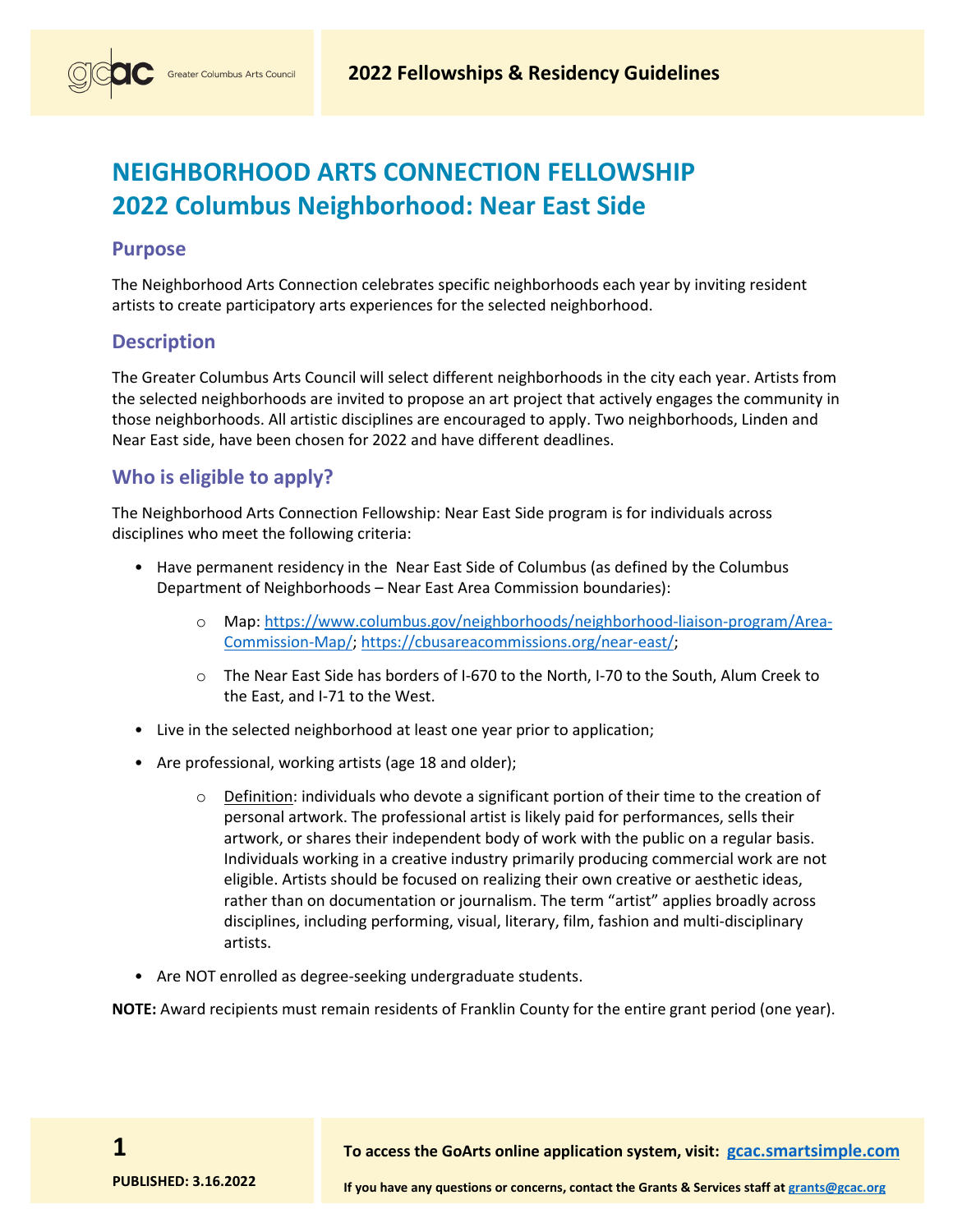# **What is the fellowship award amount?**

Greater Columbus Arts Council

Larger projects (based on budget and impact) are eligible for \$10,000. Smaller projects (based on budget and impact) are eligible for \$5,000. These funds are intended to cover the costs of the project and payment to all artists involved. Applicants selected will receive a 1099.

# **How many fellows will be selected?**

Two per neighborhood per calendar year: one large project (\$10,000 award) and one small project (\$5,000 award). The Near East Side projects should occur between April and September 2022.

# **How often can I apply?**

An artist may be selected for the fellowship only once. If an artist applies and is not selected, they may apply again the next time their neighborhood is featured.

# **When are applications due?**

| <b>Application Due</b>                 | March 21, 2022 5:00 p.m.      |
|----------------------------------------|-------------------------------|
| <b>Applicants Notified</b>             | <b>March 30, 2022</b>         |
| <b>Neighborhood Projects Completed</b> | <b>April - September 2022</b> |
| <b>Final Report Due</b>                | <b>October 31, 2022</b>       |

# **What are the application questions?**

- Tell us about the arts project/event that you'd like to bring to your neighborhood. Provide a rough timeline from planning to execution.
- How will community members **actively** participate in your project/event?
- If applicable, how many paid artists will be involved with the project/event?
- How will you measure success of the project/event? What is the desired impact on the neighborhood?
- What does the Near East Side mean to you? Talk about your history with and connection to the neighborhood.
- Upload your artistic resume or bio (PDF or Word only).

# **How do I complete the budget section of the application?**

Under the Budget tab, first let us know if you are applying for the \$5,000 award, \$10,000 award or if you'd like to be considered for both the smaller and larger award for the same project (only one award will be given per applicant). If you select "both," you will need to present a project/event budget for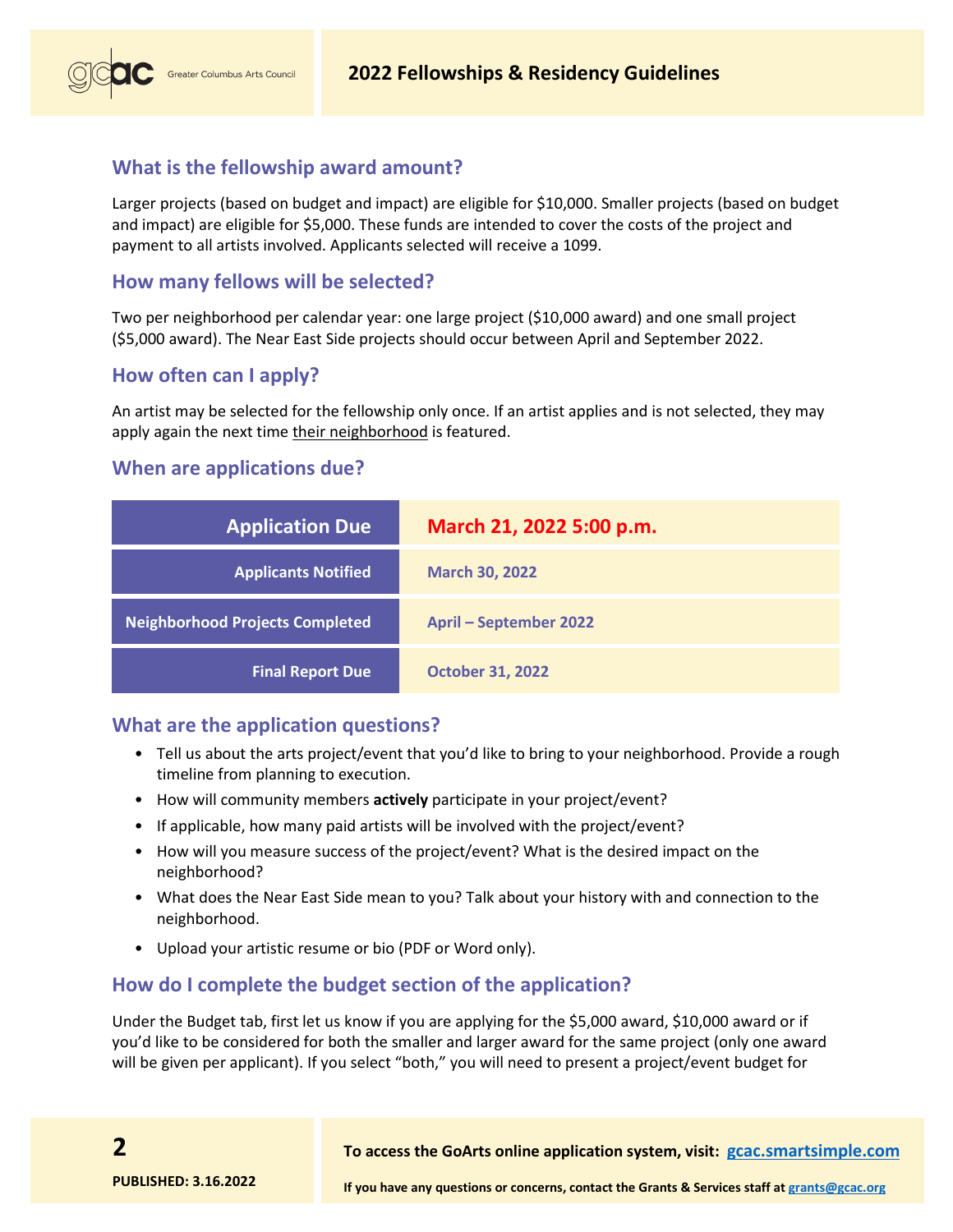

Greater Columbus Arts Council

each award level – the \$10,000 budget should be more extensive and demonstrate how you will use the extra dollars.

• List the project expenses. Tell us how you would use either the \$5,000 award (for smaller projects) or the \$10,000 award (for large projects).

Think about all of the costs related to your project from start to finish (venue, marketing, print materials, contractors, insurance, supplies, artist fees). Estimate the costs based on your research and give as much detail as you have at the time. If your project will generate income (ticket or merchandise sales, sponsorships, donations, etc.), give the basic details of any anticipated income and the sources (if applicable; outside income not required).

# **AFTER SUBMITTING – NEXT STEPS**

# **Review, evaluation and selection**

Neighborhood Arts Connection Fellowship applications are reviewed by a selection committee consisting of neighborhood residents, neighborhood community leaders and a GCAC representative.

Selection criteria will include community engagement, neighborhood impact, creativity and innovation, and ability to execute project successfully within the timeframe and budget.

### **Notification**

Following a vote of the selection committee, applicants will be notified by email of the determination.

# **AFTER YOU ARE AWARDED**

#### **Grant Agreement**

Following the selection as the recipient of the Neighborhood Arts Fellowship, a grant agreement specifying the terms of the fellowship will be available in GoArts under the "Requires Attention" heading. To accept the award, review the grant agreement and digitally sign by the date indicated. No changes in the fellowship project can be made without prior written approval from the Arts Council.

#### **Publicity/Donor Acknowledgement**

Once you are awarded, say "Thanks!" in a public way. The Arts Council requires that all artists receiving funding demonstrate the public value of the arts by making others aware of awards received and acknowledging public funders. Refer to the Fellowships: Publicity/Donor Acknowledgement pages at the end of this document for details of the contractual publicity requirements.

#### **Payment**

Recipient of the Neighborhood Arts Connection Fellowship will receive 100% of their grant following the receipt of a digitally signed grant agreement.

# **Final Report**

**3**

Final Reports are due October 31, 2022 (after the project has been completed). To complete your Final Report, login to GoArts, scroll down to "Requires Attention" and click on the "Reports" tab.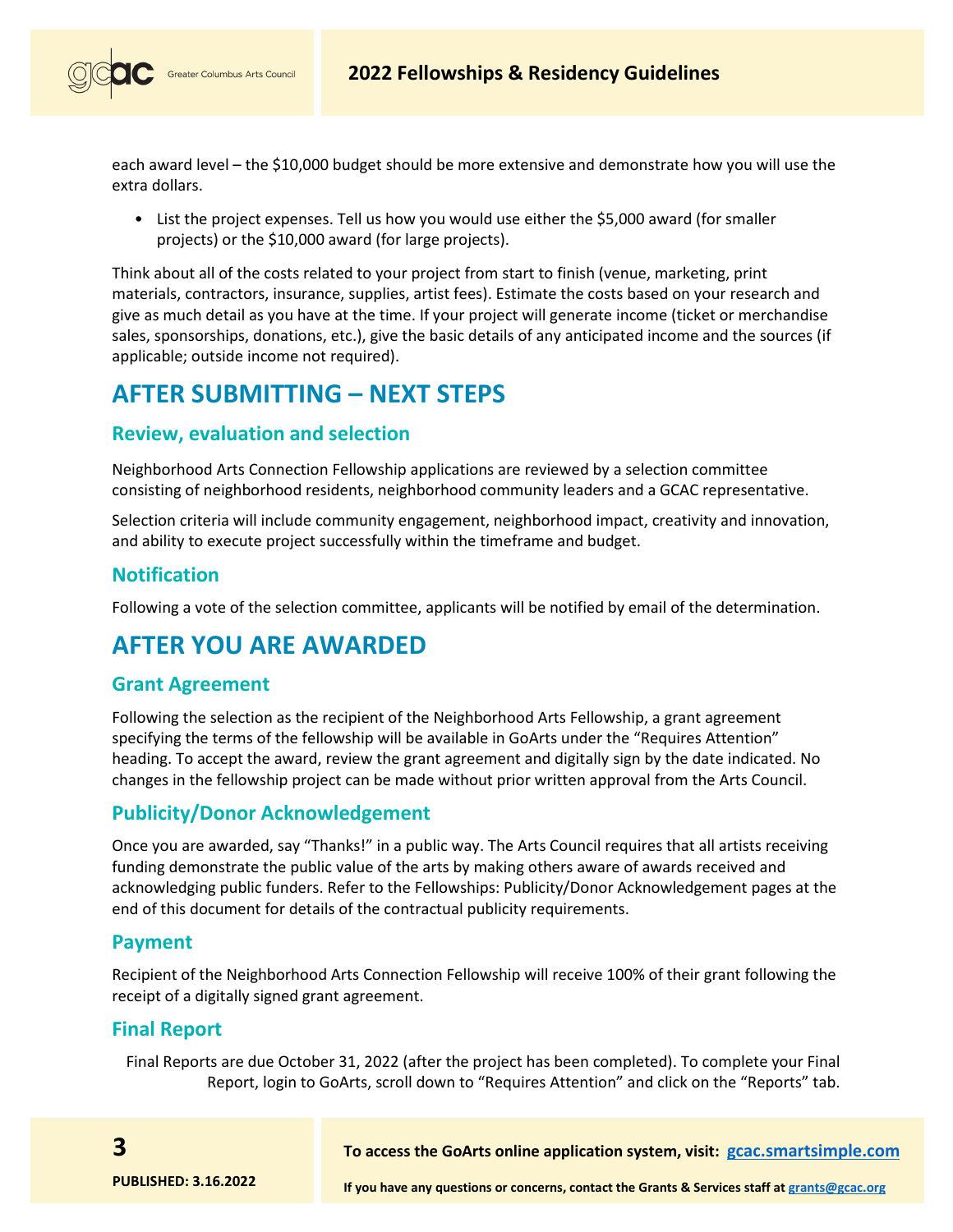

# **FELLOWSHIPS: PUBLICITY/DONOR ACKNOWLEDGEMENT**

The Arts Council requires that all individual artists receiving funding demonstrate the public value of the arts by acknowledging support from the Greater Columbus Arts Council. Failure to credit the Arts Council for grant awards may jeopardize future funding.

#### **SAY OUR NAME**

**Do NOT use the acronym, GCAC**. On first reference in text, please refer to us as the "**Greater Columbus Arts Council**." On second reference, you may use the Arts Council.

# **SAY THANK YOU**

#### **Social Media**

When your award t is approved, say "thanks" on social media! Like and tag the Greater Columbus Arts Council and Columbus Makes Art pages on Facebook, use @GCAC\_Cbus on Twitter and/or include hashtags #gcacgrants and #artmakescbus on Instagram.

**#artmakescbus #gcacgrants** 

### **Thank Public Funders**

Thanking public officials for their support is important for the future vitality of arts and culture in Columbus. Send letters/emails to [Columbus Mayor,](https://www.columbus.gov/mayor/Office-of-the-Mayor/) [Columbus City Council Members](https://www.columbus.gov/council/members/) and [Franklin](https://commissioners.franklincountyohio.gov/)  [County Commissioners](https://commissioners.franklincountyohio.gov/) thanking them for their support of the arts in Columbus, the Greater Columbus Arts Council and for the grant you received. Consider including a story about the impact of this support on you, the organization and/or the community. Save copies of these letters/emails to include with your final report.

#### **Mailing Addresses:**

Mayor and Columbus City Council: City Hall, 90 W. Broad St, Columbus OH 43215 Franklin County Commissioners: 373 S. High St., 26th Floor, Columbus OH 43215

#### **SHARE THE NEWS**

#### **Event Calendar**

Listing your event via the Ohio Event Finder is a grant requirement for organizations and optional for individual artists. Register your organization at Ohio Event Finder [\(www.ohioeventfinder.com\)](http://www.ohioeventfinder.com/) and list your events so they are posted on both [ColumbusMakesArt.com](http://www.columbusmakesart.com/) and [ArtsinOhio.com.](http://www.artsinohio.com/) Make sure to select the event attribute: "**Funded by the Greater Columbus Arts Council**." If you are an individual presenting an event, contact your venue to list the event through Ohio Event Finder. If your venue is not registered or you have any other questions please contact Nick Dekker at [ndekker@gcac.org.](mailto:ndekker@gcac.org) Facebook events posted by organizations and individuals should also contain recognition of the Arts Council award.

**To access the GoArts online application system, visit: [gcac.smartsimple.com](https://gcac.smartsimple.com/)**